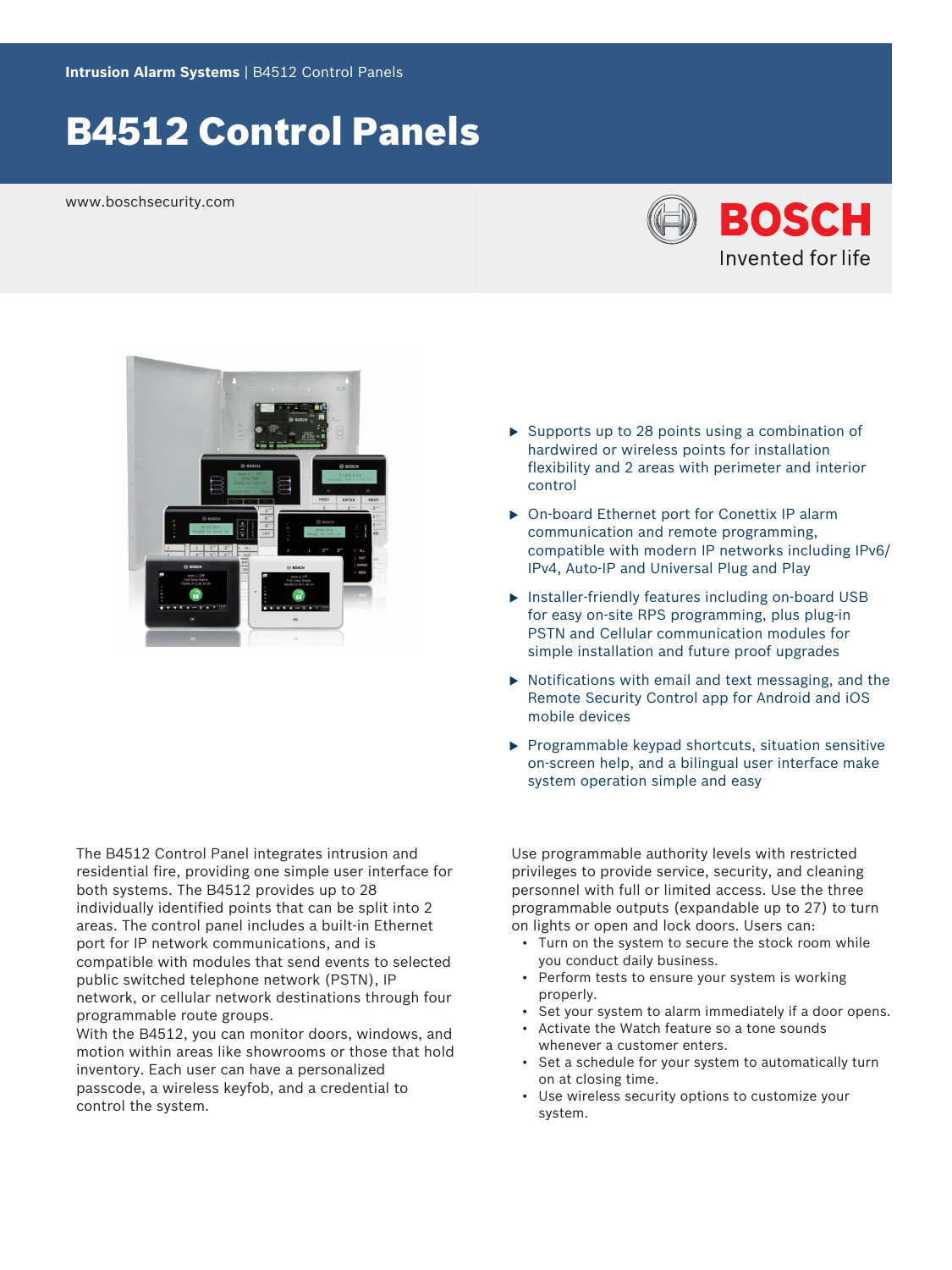Central monitoring stations provide 24-hour system monitoring with access to vital services. Professional security personnel can test the system, monitor system activity, and alert the police, fire department, or other emergency response teams if necessary.

# **Functions**

# **Programmable outputs**

- 500 mA not to exceed 1.3 A total current for a burglary system, or not to exceed 1.0 A total current for household fire applications
- 800 mA auxiliary power at 12 VDC
- Four alarm-output patterns
- Programmable bell test
- Three programmable outputs; one high current using a relay, and two trigger outputs
- Output A contact rating is 3 Amps

#### **System response**

- High-performance micro-controller provides industry leading system response
- 20 custom point indexes
- Selectable point response time
- Selectable EOL resistor configuration, single or dual
- Cross point capability
- Fire alarm verification
- Dangerous gas indicator includes carbon monoxide (NFPA 720)
- Watch mode
- Scheduled events (SKEDs) perform several functions, such as turn on (arm) the system, turn off (disarm) the system, bypass and unbypass points, and control relays

# **User interface**

- Supervision of up to 8 keypads
- Custom keypad text is fully programmable through RPS
- Full function menu including custom functions
- Authority by area and 32 character name for each user
- 14 custom authority levels control user's authority to change, add, or delete passcodes to disarm or bypass areas; and to start system tests
- Programmable primary and secondary language by user and keypad; select from English, Spanish, French, and Portuguese

Area programming offers a wide selection of different system configurations. Make area arming conditional on other areas (master or associate), if desired. You can configure any area for perimeter and interior arming, not requiring a separate area for this function. For higher security applications, the Area Re-Arm feature guarantees that areas are always rearmed, and are disarmed for no longer than a specific, configurable, amount of time (for example, service time).

# **Custom functions**

For added convenience, the installer can program custom functions that allow customers to complete complex tasks with one simple action. For example, a custom function can bypass a group of points and arm the system, allowing the user to perform these functions with one easy command. Users can activate custom functions with a keypad, keyfob, token, or card, or the control panel can activate a function in reaction to a faulted point, or automatically through a scheduled event (SKED).

#### **Passcode security**

- Two-man rule. Requires two people with two unique passcodes to be present at the time of opening.
- Early ambush. Allows users to verify that the facility is safe by requiring two passcodes. The control panel sends a duress event if the user does not enter the passcode a second time after inspecting the premises.
- Dual authentication. Requires two forms of identification before processing certain system commands, including turning off the system and opening doors. A standard system user must have a passcode, a credential (token or card), and appropriate command authority permissions assigned in the door and keypad's assigned area.

#### **Easy exit control**

The control panel changes from one On (armed) state to another without turning off (disarming) the system. For example, if you change the state from Part On (Perimeter Arm) to All On (Master Arm), the control panel complies and reports the change. Easy Exit Control reduces the number of keystrokes, simplifying system operation.

### **Programmable passcode-controlled menu list**

Passcode-controlled shortcuts provide users only with the options and information pertinent to them, simplifying system operation.

# **Flexible control**

The system provides the flexibility to choose added convenience or high security. For example, you can restrict to a keypad's immediate local area turning on (arming) and turning off (disarming) the system with a passcode, even if the user has access to other areas. This is particularly useful for high security areas, where a user may have access to the area, but would prefer to only turn off (disarm) the area individually rather than with the rest of the system.

# **Monitor Delay/Delayed Response**

Create a special point index that delays the reaction of a point for a specified time (up to 1 hour in minutes and seconds). This delay provides time for the specified condition to reset before activating any annunciation. The system can annunciate locally and send a report, if desired. When the system is armed, the point can respond like a normal point – providing dual functionality. Use this feature to ensure that perimeter doors have not been propped open, or to monitor critical areas such as computer rooms and safes, for example.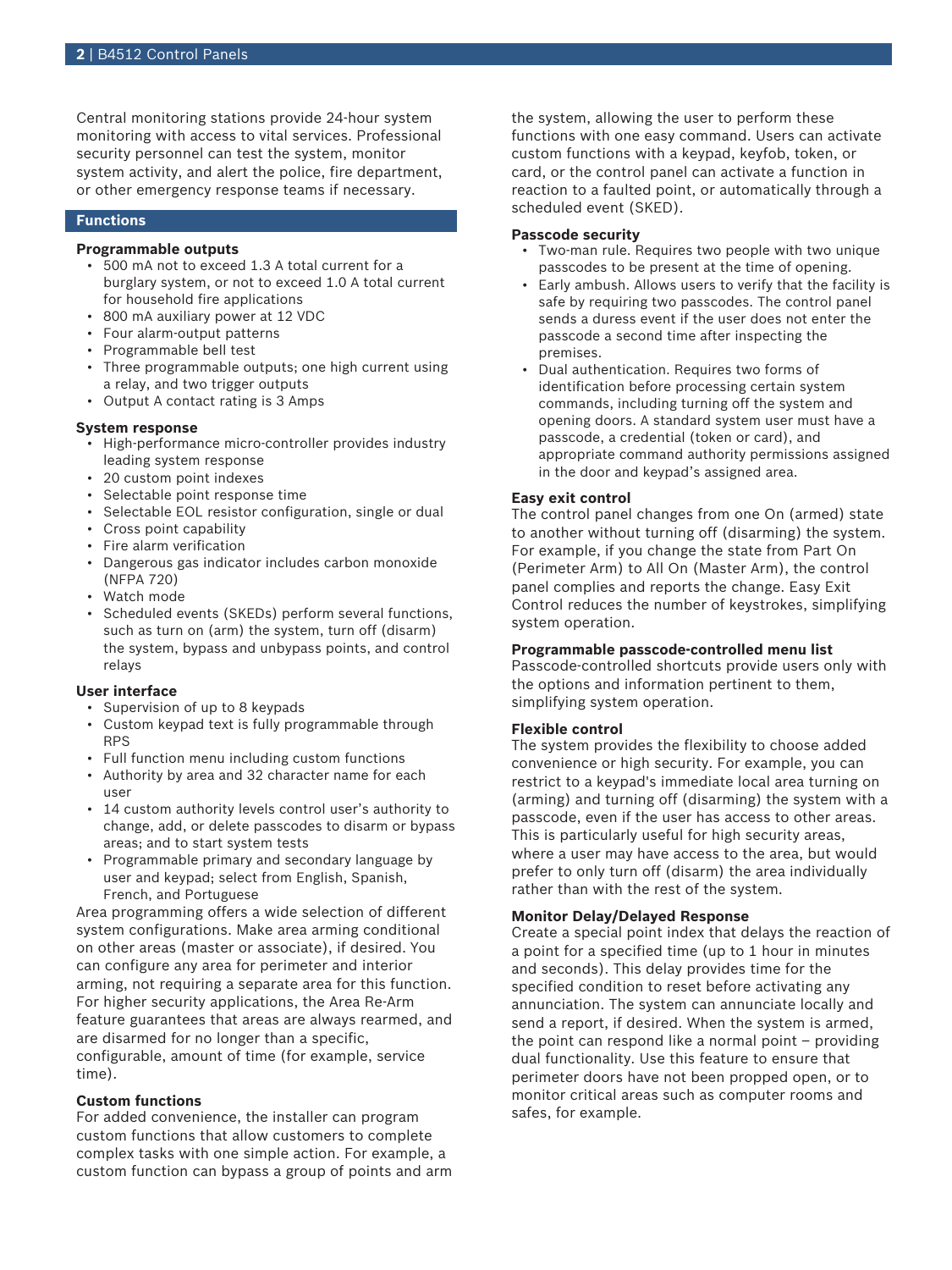# **System users**

The system supports up to 32 users. Each user can have a personalized passcode, a wireless keyfob, and a credential to control the system. You can assign passcodes to one of 14 customized authority levels in each area and can be restricted to operate only during certain times. Programmable primary and secondary language by user and keypad; select from English, Spanish, French, and Portuguese.

# **Communication formats**

The control panel prioritizes and sends reports to four route groups. Network and phone communications can use either the Modem4 or the Contact ID communications formats. Each group has a programmable primary and backup destination. The control panel provides flexible communications for most central stations with reporting capabilities such as:

- Individual point numbers
- Opening or closing reports by user and area number
- Remote programming attempts
- Diagnostic reports

# **IP communication**

The control panel can use on-board Ethernet (IP) connection (the on-board Ethernet port is excluded on "E" versions) to communicate with a Conettix D6600 or a Conettix D6100IPv6 Communications Receiver/ Gateway.

The control panel can optionally use a B426 Conettix Ethernet Communication Module or a Conettix Plug-in Cellular Communicator (B440/B441/B442/B443). Using Conettix IP communication offers a secure path that includes anti-replay/anti-substitution features and provides enhanced security with AES 256-bit encryption (using Cipher Block Chaining (CBC)). The control panel supports Domain Name System (DNS) for both remote programming and central station communication. DNS provides ease of use, eliminating the need to use static IP addresses as your reporting destination, and accommodates a simple solution for central station disaster recovery. IP Setup is easy, eliminating the need to use complicated internet programming tools such as ARP and Telnet. The control panel supports both IPv6 and IPv4 networks.

# **Communication paths**

The control panel accommodates up to four separate phone and four separate network paths to the central station receiver. When resetting alarms or turning a system on and off, the user is identified by name and number.

# **Personal notification**

The control panel can send text messages and emails for personal notification over Ethernet or using a cellular communicator. You can configure up to 16 destinations using a combination of cellular phone

numbers and email addresses. The control panel sends notifications in the user's programmed primary language.

#### **Firmware updates**

The system allows remote firmware updates through Remote Programming Software (RPS) using the RPS Firmware Update Wizard. The Firmware Update Wizard uses the on-board USB connection or the on-board Ethernet (IP) connection (the on-board Ethernet port is excluded on "E" versions) to transmit firmware updates.

The control panel can optionally receive firmware updates from RPS using a B426 Conettix Ethernet Communication Module or a Conettix Plug-in Cellular Communicator (B440/B441/B442/B443). Notice! Cellular firmware updates require more time than Ethernet updates and carrier data rates apply.

- Control panel updates. Remotely update the control panel firmware for easy feature enhancements without replacing ROM chips.
- Module update support. Remotely update the firmware on connected SDI2 modules for easy feature enhancements without visiting each individual module.

# **A wide variety of input options**

# Each point:

- Accommodates normally‑open (NO) and normally-closed (NC) devices with end-of-line (EOL) resistor supervision.
- Accepts programming for fire, gas, fire supervisory, or intrusion applications.
- Supports hardwired and wireless devices.
- Supports IP cameras by Bosch as point sources.

# **Security and fire detection**

The control panel provides eight on-board points, and up to 20 additional off-board points (depending on model and expansion interfaces). You can program individual points to monitor some types of burglar alarms, fire alarms, and supervision devices.

#### **Event log**

The event log stores local and reported events. The event log includes information such as time, date, event, area, point, and user. View the event log from a keypad or use RPS to remotely retrieve event information. When the event log reaches a programmed threshold of stored events, it can send an optional report to a receiver.

The log stores up to 127 local and reported events.

# **Scheduled events (SKEDs)**

The internal clock and calendar start individually scheduled events (SKEDs). SKEDs perform functions such as turn on or off, relay control, or point bypassing.

The control panel offers:

The control panel offers:

- Five scheduled events with up to 25 different functions
- Two opening windows and two closing windows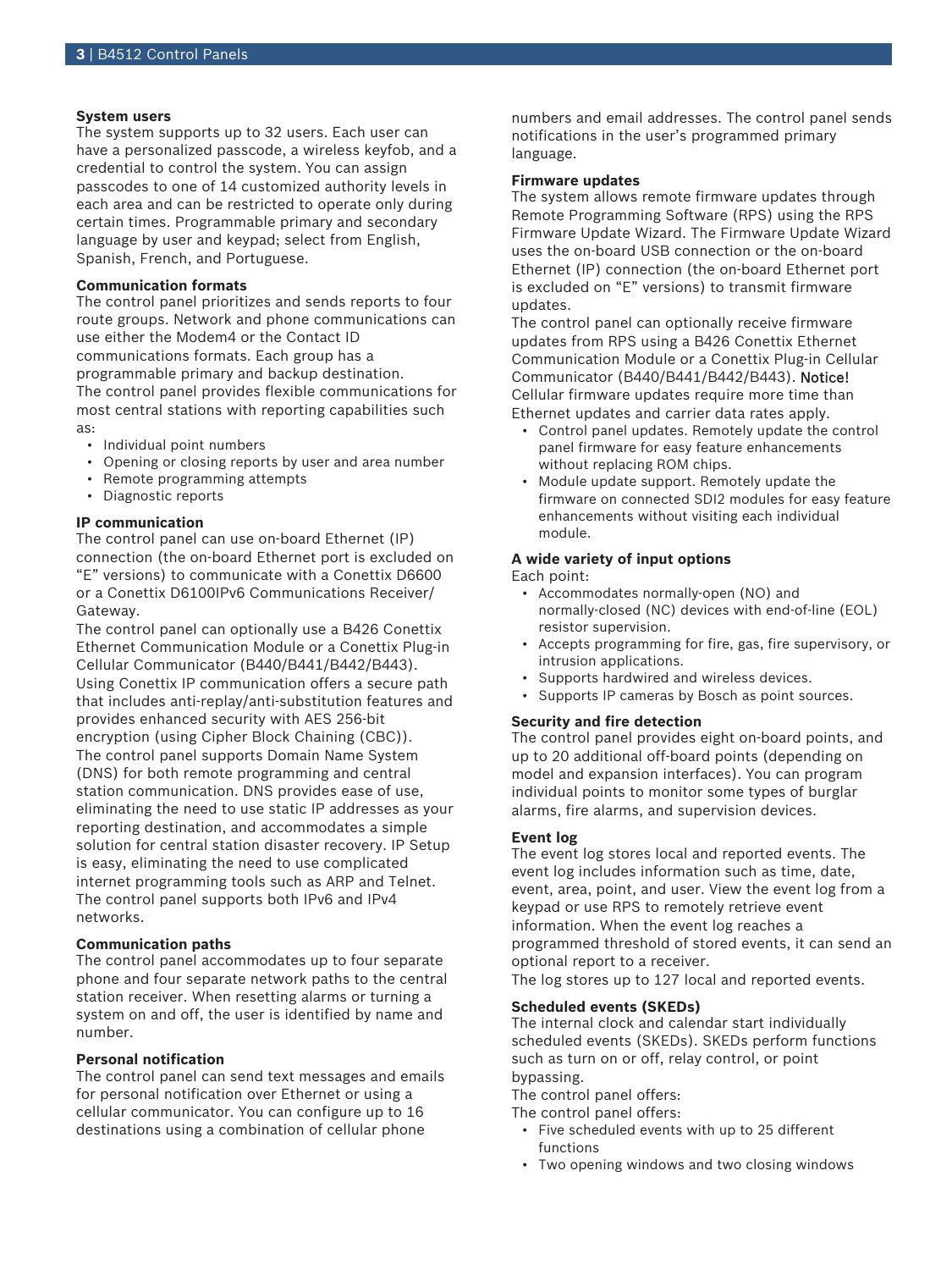- Two user windows
- Day-of-week, date-of-month, or holiday only schedules
- One holiday schedule of 366 days (leap year)

# **Programming**

Installers can perform limited programming on-site with a keypad (critical parameters; such as account IDs, central station and RPS IP addresses and phone numbers, reporting formats, and more). They can also do full programming on-site or remotely (attended or unattended) with RPS. A programmable system passcode prevents unauthorized remote programming.

#### **Diagnostics**

Keypads and RPS offer diagnostic help for monitoring and troubleshooting. The diagnostics features allow you to view the status of the wired and wireless devices. The features provide the status of the control panel and its connected devices, such as firmware version, power, and missing conditions. View the status of each area.

#### **Bosch Video Management System integration**

With Bosch Video Management System (Bosch VMS) and an intrusion system, the VMS operator has a single user interface to monitor and control the intrusion system combined with video surveillance. With Bosch VMS and a control panel, the operator can, for example:

- View videos triggered by intrusion events, including all relevant information such as areas, point, and user show in the display with the event
- View areas, points, outputs, and doors with their statuses – on the Bosch VMS map, providing the exact location in the system.
- Turn on (arm) and turn off (disarm) areas.
- Bypass and unbypass points.

Requirements to integrate Bosch VMS with a control panel:

- A licensed Bosch VMS system using Professional Editions v5.5 or higher or Bosch VMS Enterprise
- Edition v5.5 or higher.
- Expansion license to integrate the intrusion control panel. One license needed per control panel. Order number MBX-XINT-xx for the expansion license added to a Bosch VMS base license. Refer to the Bosch Video Management Software product page on the Bosch website, www.boschsecurity.com.
- Access to Remote Programming Software (RPS).

# **Certifications and approvals**

| <b>Region</b> | <b>Certification</b> |                                                                                  |  |  |
|---------------|----------------------|----------------------------------------------------------------------------------|--|--|
| USA           | ANSI/<br><b>SIA</b>  | CP-01-2010-Control Panel Standard -<br><b>Features for False Alarm Reduction</b> |  |  |
|               |                      |                                                                                  |  |  |
|               |                      |                                                                                  |  |  |
| Region        | <b>Certification</b> |                                                                                  |  |  |
| USA           | UL                   |                                                                                  |  |  |

| Region | <b>Certification</b> |                                                                                       |
|--------|----------------------|---------------------------------------------------------------------------------------|
|        | UL                   | UL 609 - Standard for Local Burglar<br><b>Alarm Units and Systems</b>                 |
|        | $\mathsf{U}$         | UL 636 - Holdup Alarm Units and Sys-<br>tems                                          |
|        | UL                   | UL 985 - Household Fire Warning Sys-<br>tem Units                                     |
|        | $\mathsf{U}$         | UL 1023 - Household Burglar Alarm Sys-<br>tem Units                                   |
|        | $\mathsf{U}$         | UL 1076 - Proprietary Burglar Alarm<br><b>Units and Systems</b>                       |
|        | UL                   | UL 1610 - Central Station Burglar Alarm<br>Units                                      |
|        | <b>CSEM</b>          | see our website                                                                       |
|        | <b>FCC</b>           | Part 15 Class B                                                                       |
| Canada | <b>ULC</b>           |                                                                                       |
|        | <b>ULC</b>           | CAN/ULC S303 - Local Burglar Alarm<br><b>Units and Systems</b>                        |
|        | ULC                  | CAN/ULC S304 - Standard for Signal Re-<br>ceiving Center and Premise Burglar<br>Alarm |
|        | ULC                  | CAN/ULC S545 - Residential Fire Warn-<br>ing System Control Units                     |
|        | <b>ULC</b>           | ULC-ORD C1023 - Household Burglar<br>Alarm System Units                               |
|        | ULC                  | ULC-ORD C1076 - Proprietary Burglar<br>Alarm Units and Systems                        |

# **Installation/configuration notes**

#### **Compatible products**

# Keypads

B942/B942W Touch Screen Keypad (SDI2) B930 ATM Style Alphanumeric Keypad (SDI2) (SDI2) B921C Two-line Capacitive Keypad (SDI2) B920 Two-line Alphanumeric Keypad (SDI2) B915/B915I Basic Keypad (SDI2)

#### **Transformers**

CX4010 Plug-in Transformer (18 VAC 22 VA 60 Hz)

ICP‑TR1822‑CAN Plug‑in Transformer (110 VAC primary, 18 VAC 22 VA secondary)

# **Enclosures**

B10 Medium Control Panel Enclosure

B11 Small Control Panel Enclosure

B12 Mounting Plate for D8103 Enclosure

D2203 Enclosure

D8103 Universal Enclosure (requires a B12)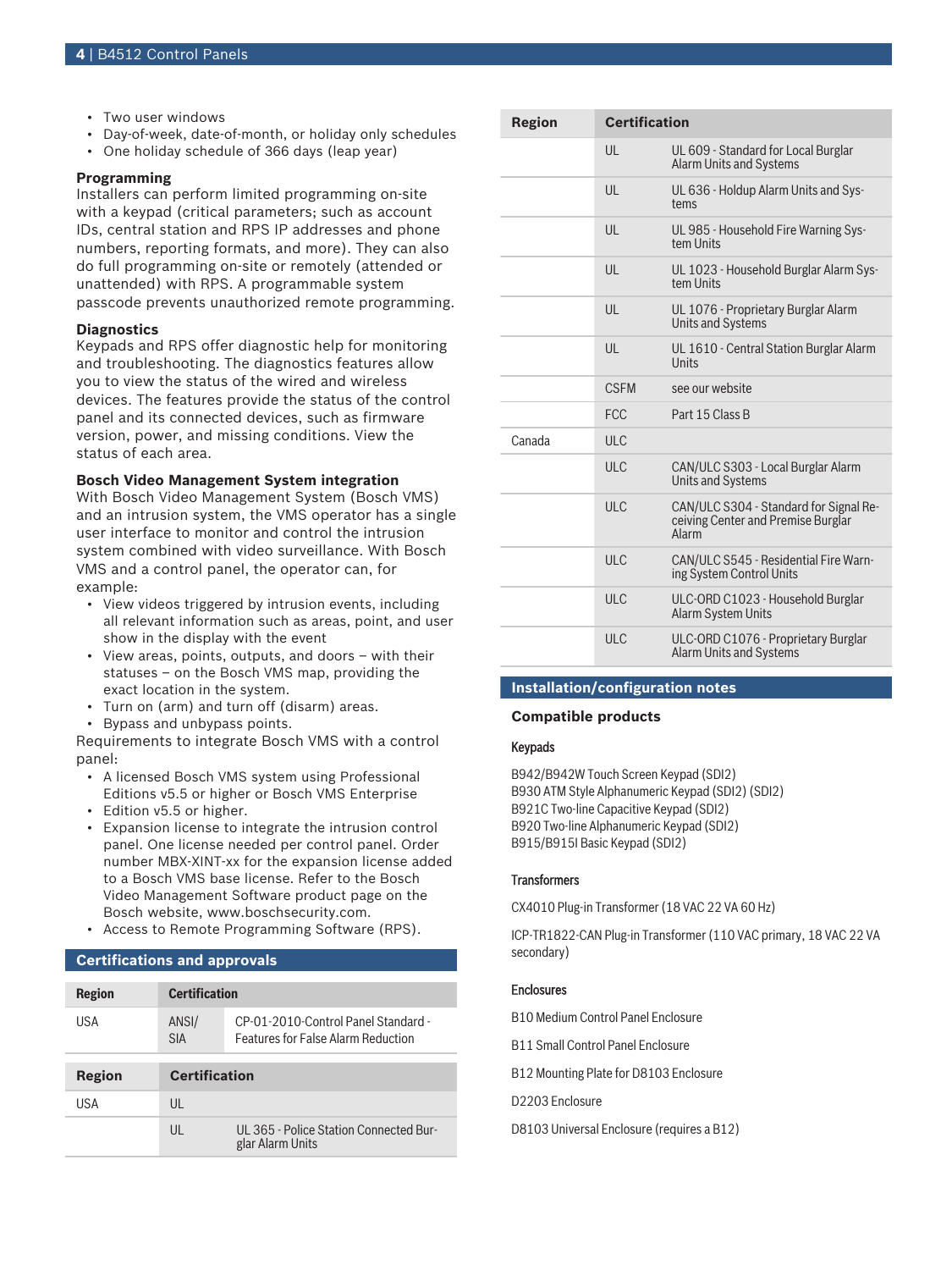D8108A Attack Resistant Enclosure (requires a B12)

D8109 Fire Enclosure (requires a B12)

# **Accessories**

B56 B56 Keypad Surface Mount Box

B96 Keypad Trim Bezel

B99 USB Direct Connect Cable

B501-10 Interconnect wiring cables (pack of 10)

#### **Detectors**

D285/TH Photoelectric Smoke Detector Heads

FCC-380 Carbon Monoxide Detector

Bosch conventional detectors, including Professional Series, Blue Line Gen2, Blue Line, Classic Line, Commercial Line, and Ceiling Mount motion detectors, as well as glass break, seismic, request-to-exit, photoelectric, heat, and smoke detectors.

#### Modules

B201 2-wire Powered Loop Module

B208 Octo-input Module

B308 Octo-output Module

B426 Conettix Ethernet Communication Module

B430 Plug-in Telephone Communicator

B440 Conettix Plug-in Cellular Communicator

B441 Conettix Plug-in Cellular Communicator

B442 Conettix Plug-in Cellular Communicator (Latin America)

B443 Conettix Plug-in Cellular Communicator (Canada)

B450 Conettix Plug-in Communicator Interface

B520 Auxiliary Power Supply Module

B810 wireless receiver (RADION)

B820 SDI2 Inovonics Interface Module

D113 Battery Lead Supervision Module

D125B Dual Class B Initiating Module

D129 Class A Initiating Module

D130 Auxiliary Relay Module

D132A Smoke Detector Reversing Relay Module

D133/D134 Relay Module

D185 Reverse Polarity Signaling Module

D192G Class "B", Style Y Bell Circuit Supervision

#### Applications

Remote Programming Software (RPS or RPS‑LITE) v5.17 and higher

Bosch Video Management System v5.5 and higher

### Conettix receivers

(Managed and configured with Conettix D6200 Programming/ Administration Software v2.00)

Conettix D6600 Communications Receiver/Gateway (with only D6641 line cards installed) with CPU version 01.10.00

Conettix D6100IPv6 Communications Receiver/Gateway with CPU version 61.10.00

Conettix D6100i Communications Receiver/Gateway with CPU version 61.10.00

# RADION wireless from Bosch

B810 wireless receiver (RADION) RFBT-A bill trap RFDL-11-A TriTech motion detector RFDW-RM-A recessed mount door/window contact RFDW-SM-A surface mount door/window contact RFGB-A glass break detector RFIN-A inertia detector RFKF-A two-button keyfob RFKF-FB-A four-button keyfob RFKF-TB-A two-button keyfob RFPB-SB-A single-button panic RFPB-TB-A two-button panic RFRP-A repeater RFSM-A smoke detector RFPR-12-A PIR motion detector RFPR-C12-A PIR curtain motion detector RFUN-A universal transmitter Inovonics Wireless

B820 SDI2 Inovonics Interface Module

ENKIT-SDI2 SDI2 Inovonics Interface and Receiver Kit. Includes B820 and EN4200

EN1210 Universal Transmitter (Single-input)

EN1210EOL Universal Transmitter with EOL Resistor

EN1210W Door-Window Transmitter with Reed Switch

EN1215EOL Universal Transmitter with Wall Tamper, Reed Switch, and EOL Resistor

EN1223D Water‑resistant Pendant Transmitter (Double‑button)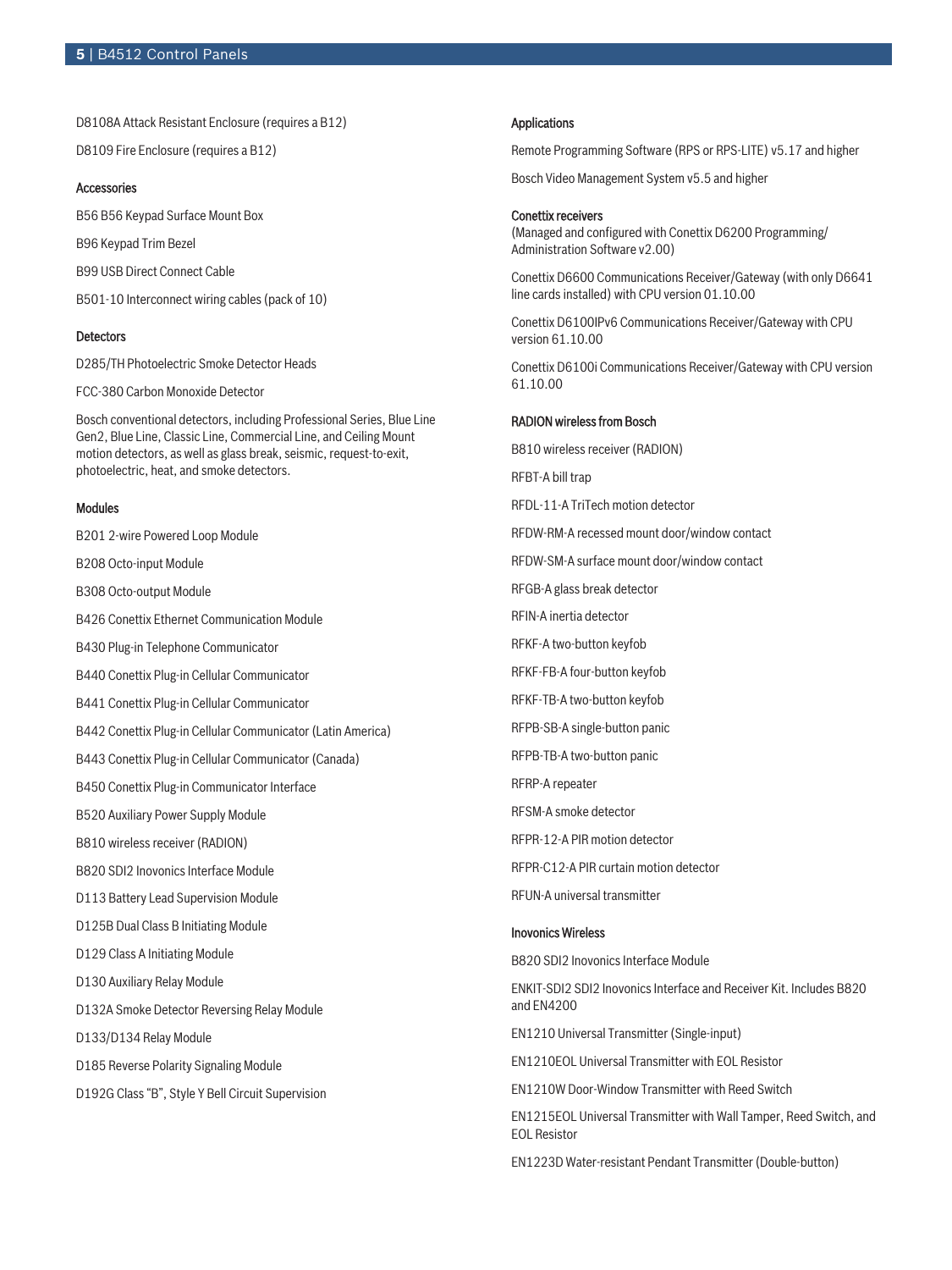EN1223S Water‑resistant Pendant Transmitter (Single‑button) EN1224-ON Multiple-Condition Pendant Transmitter EN1233D Necklace Pendant Transmitter (Double-button) EN1233S Necklace Pendant Transmitter (Single-button) EN1235D Beltclip Pendant Transmitter (Double-button) EN1235DF Fixed-location Transmitter (Double-button) EN1235S Beltclip Pendant Transmitter (Single-button) EN1235SF Fixed-location Transmitter (Single-button) EN1247 Glass-break Detector Transmitter EN1249 Bill Trap Transmitter EN1242 Smoke Detector Transmitter EN1260 Wall Mount Motion Detector EN1261HT High Traffic Motion Detector EN1262 Motion Detector with Pet Immunity EN1265 360° Ceiling Mount Motion Detector EN4200 Serial Receiver EN5040-T High Power Repeater with Transformer

# **Parts included**

The B4512 includes the following:

| Quant. | Component |
|--------|-----------|
|        | B4512     |

- 1 Literature pack
	- UL Installation Instructions
	- Owner's Manual
	- Release Notes
	- SIA Quick Reference Guide
- 1 Literature CD containing product literature

Each B4512E control panel kit includes the following:

| Quant. | Component                                                             |
|--------|-----------------------------------------------------------------------|
| 1      | B4512E (without on-board Ethernet port)                               |
|        | Plug-in communicator (telephone or cellular, depending on<br>the kit) |
|        | Plug-in Transformer (18 VAC 22 VA 60 Hz)                              |
| 1      | Control panel enclosure (kit dependent)                               |
|        | Literature pack                                                       |

- UL Installation Guide
- Owner's Manual
- Release Notes
- SIA Quick Reference Guide
- 1 Literature CD containing product literature

# **Technical specifications**

#### **Communications**

| <b>Fthernet</b>                     | One on-board Ethernet connector*              |  |  |
|-------------------------------------|-----------------------------------------------|--|--|
| <b>Environmental considerations</b> |                                               |  |  |
| Relative humidity                   | 5% to 93% at +90°F (+32°C),<br>non-condensing |  |  |
| Temperature (operating)             | +32°F to +122°F (0°C to +49°C)                |  |  |
| Number of                           |                                               |  |  |
| Areas                               | $\mathfrak{D}$                                |  |  |
| Custom functions                    | $\mathfrak{D}$                                |  |  |
| <b>Fvents</b>                       | Up to $127$                                   |  |  |
| Passcode users                      | 32, plus 1 Installer passcode                 |  |  |
| Points                              | 28 (8 on-board, up to 20<br>off-board)        |  |  |
| Programmable outputs                | 27 (3 on-board, up to 24<br>off-board)        |  |  |
| <b>RF</b> points                    | 20                                            |  |  |
| <b>SKEDs</b>                        | 5                                             |  |  |

#### **Power Requirements**

| Current draw (maximum)                                                       | Idle 125 mA; Alarm 155 mA                                   |
|------------------------------------------------------------------------------|-------------------------------------------------------------|
| Output (alarm)                                                               | 1.3 A at 12 VDC                                             |
| Output (auxiliary, continuous<br>power, and switched auxiliary<br>combined): | 800 mA at 12 VDC nominal                                    |
| Voltage (operating):                                                         | 12 VDC nominal                                              |
| Voltage (AC):                                                                | CX4010 ULL Listed Class 2<br>Transformer 18 VAC 22 VA 60 HZ |

\*The "E" control panels do not include an on-board Ethernet connector.

# **Trademarks**

All hardware and software product names used in this document are likely to be registered trademarks and must be treated accordingly.

# **Ordering information**

# **B4512 Control Panel**

The B4512 is available individually or in kits. For kits, refer to *Quick Selection Guide (B Series Kits)* on the Documents tab of the control panel's Product Page at us.boschsecurity.com. Order number **B4512**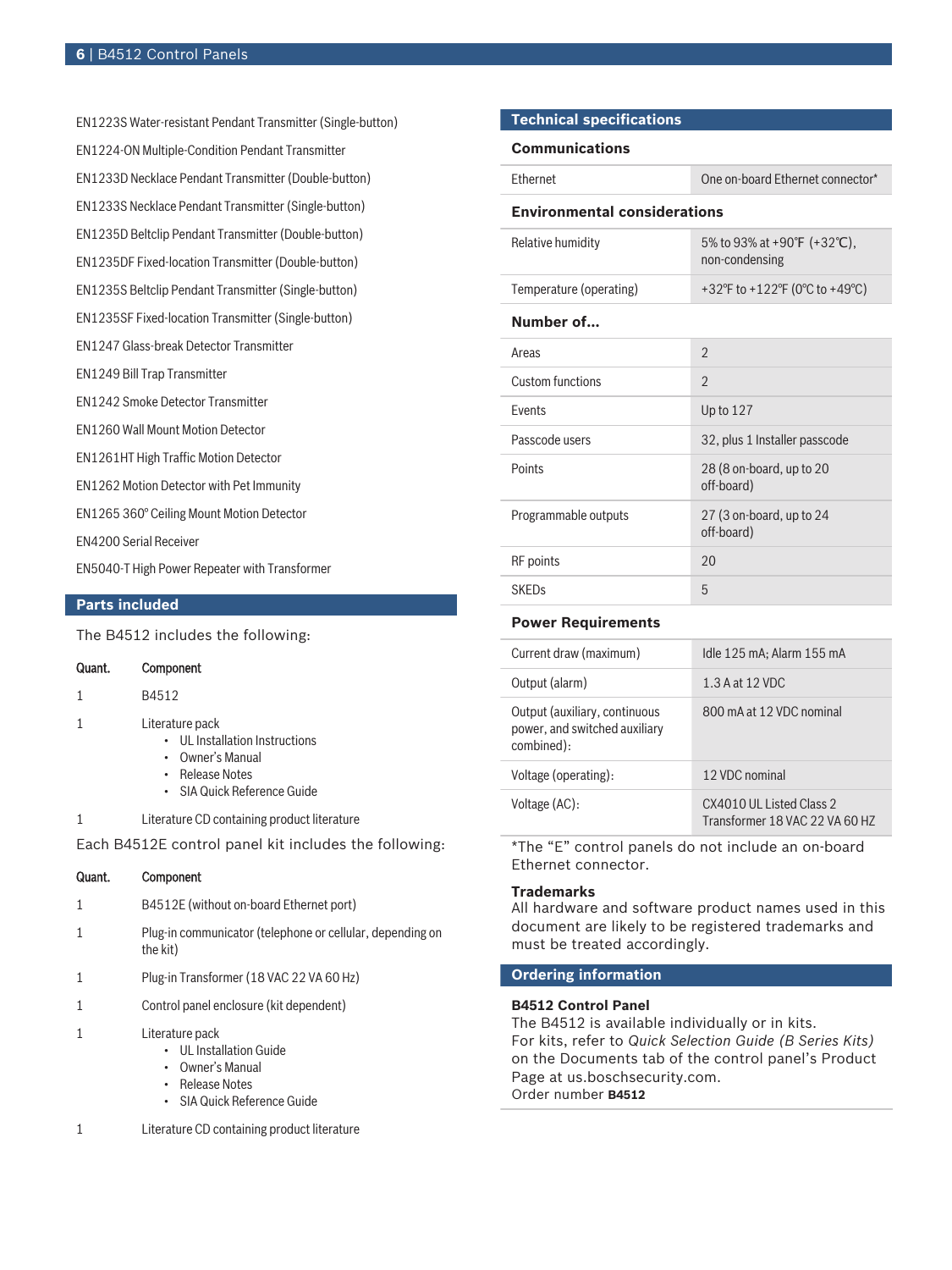# **B4512E Control Panel**

The B4512E is available only in kits. For kits, refer to *Quick Selection Guide (B Series Kits)* on the Documents tab of the control panel's Product Page at us.boschsecurity.com. Order number **B4512E**

# **B520 Auxiliary Power Supply Module**

Provides auxiliary power to 12VDC devices or to SDI2 modules.

Order number **B520**

# **B520 Kit, B10 Enclosure**

B520 Auxiliary Power Supply kit. Includes a TR1850 transformer and a B10 White, steel enclosure. Order number **B520-B**

# **B520 Kit, D8103 Enclosure**

B520 Auxiliary Power Supply kit. Includes a TR1850 transformer, a B12 mounting plate, and a D8103 Gray, steel enclosure. Order number **B520-C**

#### **B201 2-wire Powered Loop Module**

The module provides a single powered initiating device circuit. The module supports compatible 12 V 2-wire smoke detectors. It also supports connecting burglary devices to the control panel. Order number **B201**

#### **B208 Octo-input Module**

Provides 8 programmable inputs. Order number **B208**

#### **B308 Octo-output Module**

Provides 8 programmable relays. Order number **B308**

# **D122 Dual Battery Harness**

Harness with circuit breaker. Connects two batteries to a compatible control panel. Order number **D122**

# **D122L Dual Battery Harness with Long Leads**

Color-coded harness with circuit breaker and leads measuring 89 cm (35 in.). Connects 12 V batteries to compatible control panels. Order number **D122L**

### **D126 Standby Battery (12 V, 7 Ah)**

A rechargeable sealed lead‑acid power supply used as a secondary power supply or in auxiliary or ancillary functions. Order number **D126**

# **D1218 Battery (12 V, 18 Ah)**

A 12 V sealed lead-acid battery for standby and auxiliary power with two bolt-fastened terminals. Includes hardware for attaching battery leads or spade connectors Order number **D1218**

#### **CX4010 Plug‑in Transformer**

For use in North America. 110 VAC primary voltage input. 18 VAC, 22 VA secondary input. Order number **CX4010**

#### **TR1850-CA Transformer**

For use in Canada. Plug-in transformer with input: 120 VAC, 60 Hz, 0.50 A; output 18 VAC, 50 VA output. Order number **TR1850-CA**

# **D8004 Transformer Enclosure**

For applications such as fire alarm that might require a transformer enclosure. Order number **D8004**

# **B8103 Enclosure**

White steel enclosure measuring 41 cm x 41 cm x 9 cm (16 in. x 16 in. x 3.5 in.). Order number **B8103**

# **D8103 Enclosure**

Grey steel enclosure measuring 41 cm x 41 cm x 9 cm (16 in. x 16 in. x 3.5 in.). Order number **D8103**

#### **D8108A Attack Resistant Enclosure**

Grey steel enclosure measuring 41 cm x 41 cm x 9 cm (16 in. x 16 in. x 3.5 in.). UL Listed. Includes lock and key set. B520, B4512, and B5512 require the B12 mounting plate. Order number **D8108A**

# **D8109 Fire Enclosure**

Red steel enclosure measuring 40.6 cm x 40.6 cm x 8.9 cm (16 in. x 16 in. x 3.5 in). UL Listed. Includes a lock and key set. Order number **D8109**

# **B10 Medium Control Panel Enclosure**

White, steel enclosure. Accepts an optional lock and tamper switch. Measures 35.6 cm x 31.8 cm x 7.6 cm (14 in x 12.5 in x 3 in). Order number **B10**

# **B11 Small Control Panel Enclosure**

White, steel enclosure. Accepts an optional lock and tamper switch. Measures 27.8 cm x 25.9 cm x 8.32 cm (10.9 in x 10.2 in x 3.3 in). Order number **B11**

#### **B12 Mounting Plate for D8103 Enclosure**

Required for mounting select control panels and other devices in D8103, D8108A, D8109, or BATB Battery Box enclosures. Order number **B12**

#### **D101 Lock and Key Set**

Short-body lock set with one key supplied. Uses the D102 (#1358) replacement key. Order number **D101**